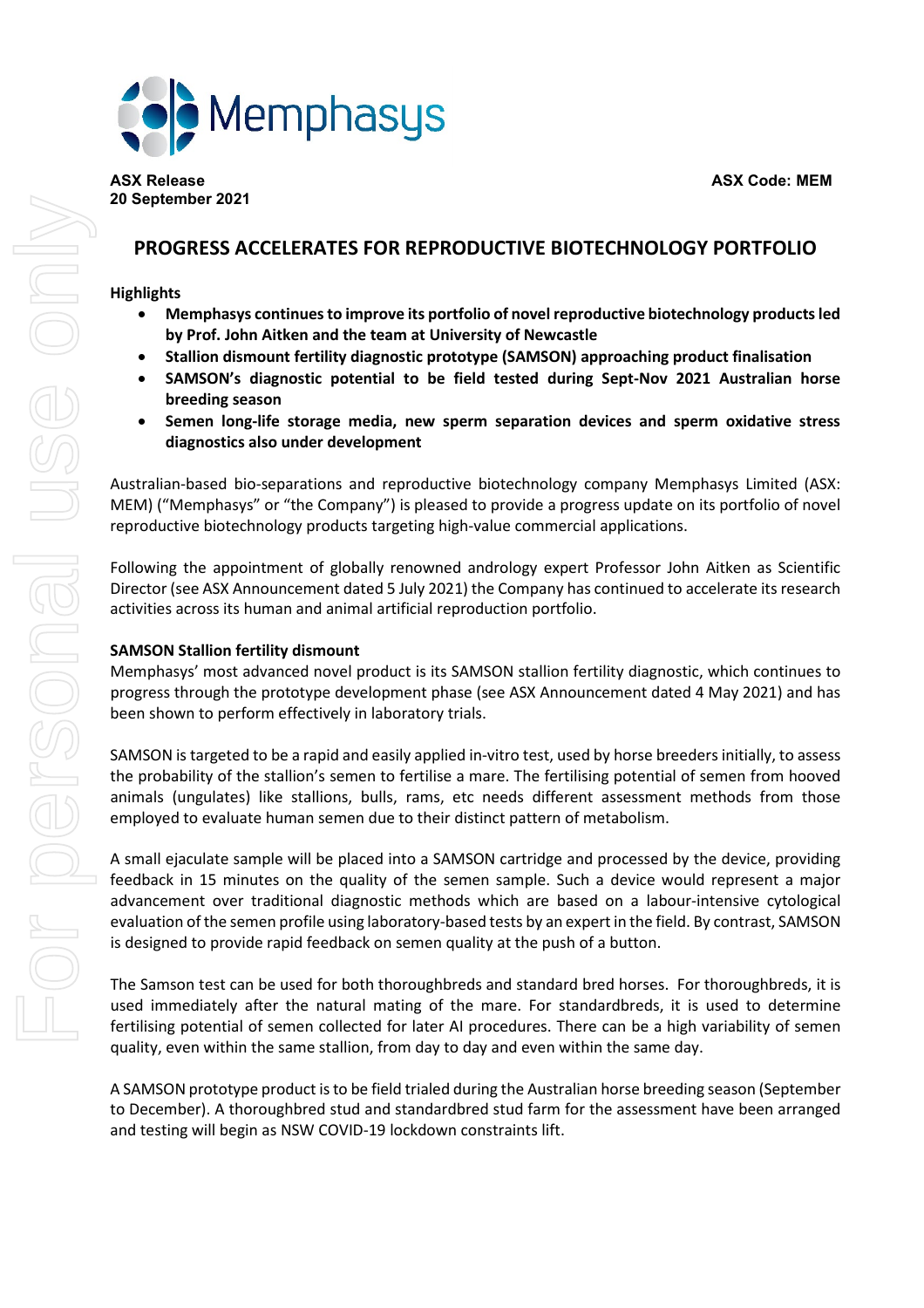Should researchers not be able to accessthe sites during the breeding season due to COVID-19 restrictions, Memphasys has proactively identified a potential field site in the USA where stallions could be assessed during the US breeding season (February – May) but this will also depend on lockdown constraints.

## **Semen Long-Life Storage Media**

Memphasys, in conjunction with University of Newcastle (UoN), is currently developing a technology to enable human semen to be held at ambient temperature and shipped from the donor directly to andrology and IVF laboratories for sperm quality assessments. It is envisioned that a human long-life medium will allow these semen samples to remain intact for diagnostic purposes for about a week without the need for freezing, as opposed to a maximum of 24 hours currently. Access to fresh, rather than frozen, semen greatly increases the accuracy of diagnostic tests because it permits analysis of parameters such as sperm motility and some tests of DNA damage, which are seriously compromised when samples are frozen. This device would also eliminate the need for a man to travel to an IVF lab to donate his semen sample for assessment.

There is a growing demand, particularly from diagnostics companies, for a medium which will permit the safe storage and transport of semen from the donor to the laboratory and not increase the risk of DNA damage.

The development of long-life media may also unlock further potential products such as an improved cryostorage medium. Current cryostorage practices are sub-optimal and have not changed for more than half a century. Whilst this project is only just beginning, success to date with other media projects has provided insights on how such media may be developed.

#### **New Sperm Separation Devices**

Memphasys and UoN are researching new methods for selecting very high-quality sperm cells for use in Intracytoplasmic Sperm Injection (ICSI). In the ICSI process a single sperm is selected to be injected into the egg to fertilise it. It is important to select a cell with minimal DNA damage as one with high DNA damage can cause birth defects as well as longer term effects on the health/wellbeing of the child.

### **Sperm Oxidative Stress Diagnostic Test**

Oxidative stress is the process by which key biological components (lipids, proteins and nucleic acids) become damaged by the presence of reactive oxygen species (ROS). Oxidative stress occurs when ROS production and the generation of free radicals outstrip the cell's antioxidant defenses.

Oxidative stress is not only linked to male infertility but also to a wide range of other human diseases such as Alzheimer's, diabetes and even heart disease.

Memphasys and the UoN team are researching the potential for developing a diagnostic test which will enable the measurement of the level of oxidative stress in biological fluids such as semen, blood and urine.

The test would give an assessment of the sample's oxidative stresslevels and could be used in the IVF clinic or in the GP's office. The diagnostic could also be used to monitorthe efficacy of the prescribed antioxidant therapy for those diagnosed with sperm that has oxidative stress.

There are many companies around the world selling antioxidant therapies for infertility, but there has never been a simple diagnostic test for oxidative stress that has been accepted by mainstream medicine. While in appropriate cases antioxidant therapy can prove beneficial, it also runs the risk of doing